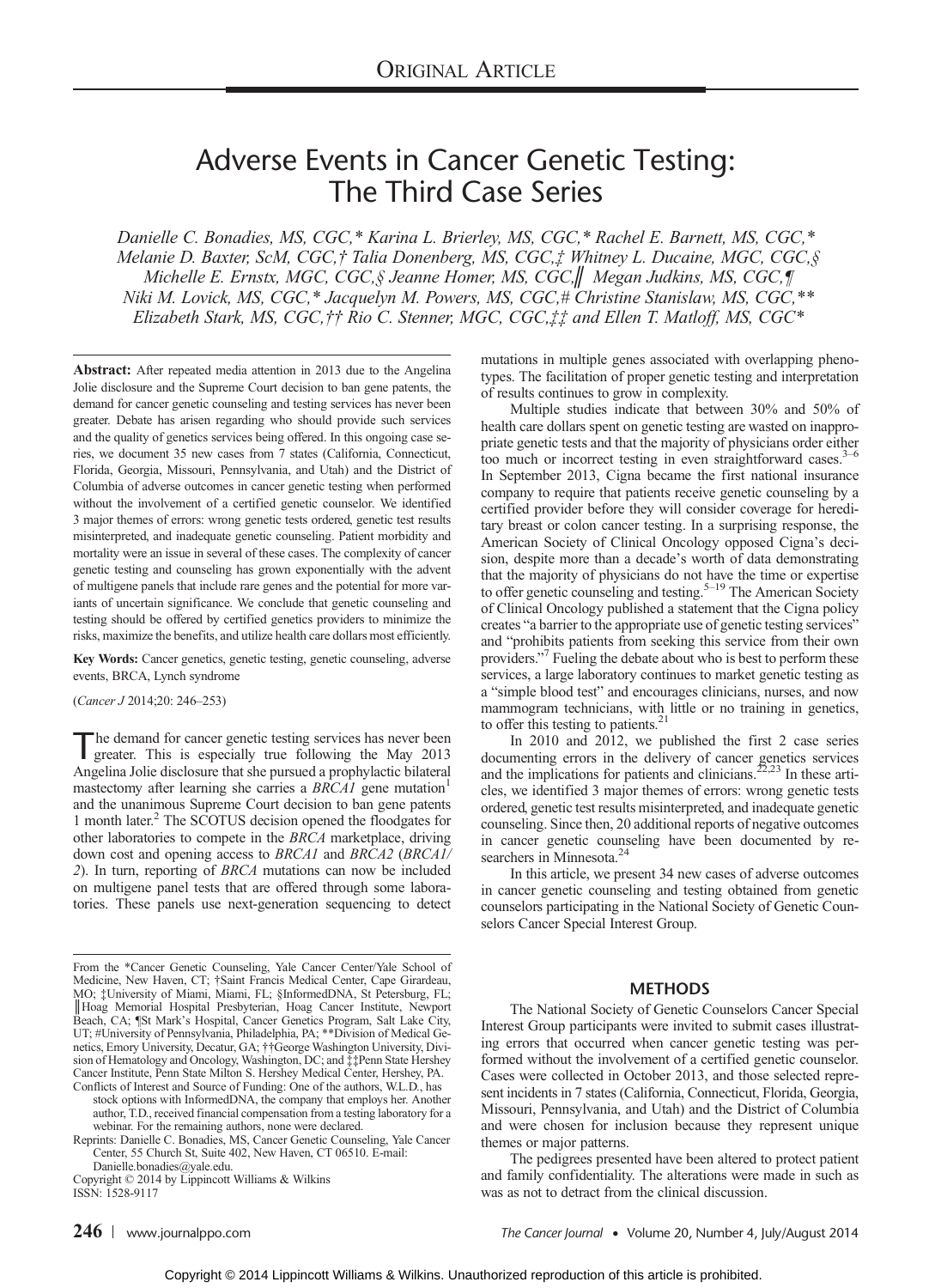# RESULTS: THEMES IN CLINICAL CASE REPORTS

#### Wrong Test Ordered or Recommended

In 13 reported cases, the wrong genetic test was ordered. In 2 cases, a potentially avoidable cancer resulted; in others, it represented a waste of health care funds.

#### Wrong Test Ordered, Resulting in Cancer Diagnoses

The clinicians of a 33-year-old male diagnosed with diffuse gastric cancer ordered Lynch syndrome testing, which was negative. The patient's sister was diagnosed with diffuse gastric cancer at age 23 years (Fig. 1). A half-sibling was later diagnosed with stage IV diffuse gastric cancer at age 31 years. Genetic testing ordered by a genetic counselor in the Southeast on this patient revealed that she carried a germline CDH1 mutation. This patient died within a year of her advanced cancer diagnosis. If the appropriate genetic syndrome had been recognized and germline testing ordered properly, this young woman's diagnosis and death may have been circumvented. In addition, the siblings' diagnoses of diffuse gastric cancer in their 20s to 30s warranted a clinical diagnosis of hereditary diffuse gastric cancer syndrome. Although the age at diagnosis is variable within hereditary diffuse gastric cancer syndrome families, the average age at gastric cancer diagnosis is  $38$  years.<sup>9–11</sup> Therefore, prophylactic gastrectomy is often recommended before age 28 years, 10 years younger than the average age at diagnosis.<sup>25–27</sup> In this family, clinical recommendations should have included close surveillance with endoscopy beginning in the teenage years and consideration of prophylactic gastrectomy given the family history of a diagnosis at age 23 years.

In a second case, a woman diagnosed with breast cancer in her mid-20s was offered BRCA1/2 testing by her oncologist. When testing revealed no mutation, she was treated with breastconserving therapy that included a lumpectomy, chemotherapy, and radiation. She was diagnosed with a second primary breast cancer in the ipsilateral breast 2 years later and again treated with breast-conserving therapy and radiation. At age 30 years, she was seen by a genetic counselor, who ordered p53 testing, and a mutation was detected. A diagnosis of breast cancer before the age of 30 years is suggestive of a p53 mutation,  $28-31$  and the National Comprehensive Cancer Network (NCCN) testing guidelines now include a recommendation for p53 testing in women diagnosed with breast cancer at younger than 36 years whose *BRCA1/2* testing is negative.<sup>32</sup> The absence of p53 testing in this patient denied her the ability to tailor her treatment during both of her breast cancer diagnoses, including consideration of bilateral mastectomy, avoidance of radiation, and surveillance for other Li-Fraumeni–associated cancers. Radiation exposure in p53 carriers is known to increase the risk of subsequent cancers, such as second primary breast cancers, sarcomas, and thyroid cancers, particularly within the radiation field of radiation, and likely contributed to the development of this patient's second breast cancer diagnosis within the same breast.<sup>33,54</sup> The patient is now pursuing a bilateral mastectomy with reconstruction, which will likely be complicated by her 2 previous surgeries and radiation. Her risks for other cancers seen in this syndrome (soft tissue sarcomas, osteosarcomas, brain tumors, adrenocortical carcinoma, leukemias, and various others) are elevated based on her mutation status and warrant surveillance.<sup>35,36</sup> The implications for her family members are significant, and there are implications even for the youngest of family members if they are confirmed to carry the familial p53 mutation.<sup>36</sup>

# Wrong Test Ordered, Misuse of Health Care Dollars, or Inappropriate Testing

In 2 cases, the hospital send-out laboratories, which do not include genetics professionals, changed incoming test orders. In the first case, BRCA1 and BRCA2 testing was ordered for a 55 year-old African American woman with an advanced triplenegative breast cancer. The send-out laboratory changed the order to a more expensive, multigene panel to include detection of mutations in genes associated with hereditary breast, colon, and ovarian cancers that, at the time, did not include BRCA1/2 testing. After the turnaround time had passed, the error was revealed, and the laboratory director was questioned about the change to the test order. The laboratory director confidently replied that the panel included testing for the BRCA1/2 genes when it, in fact, did not. This testing was not covered by the patient's insurance, and she was billed ~\$4000 out of pocket. The patient was



FIGURE 1. The wrong genetic test was ordered in this family resulting in a cancer diagnosis.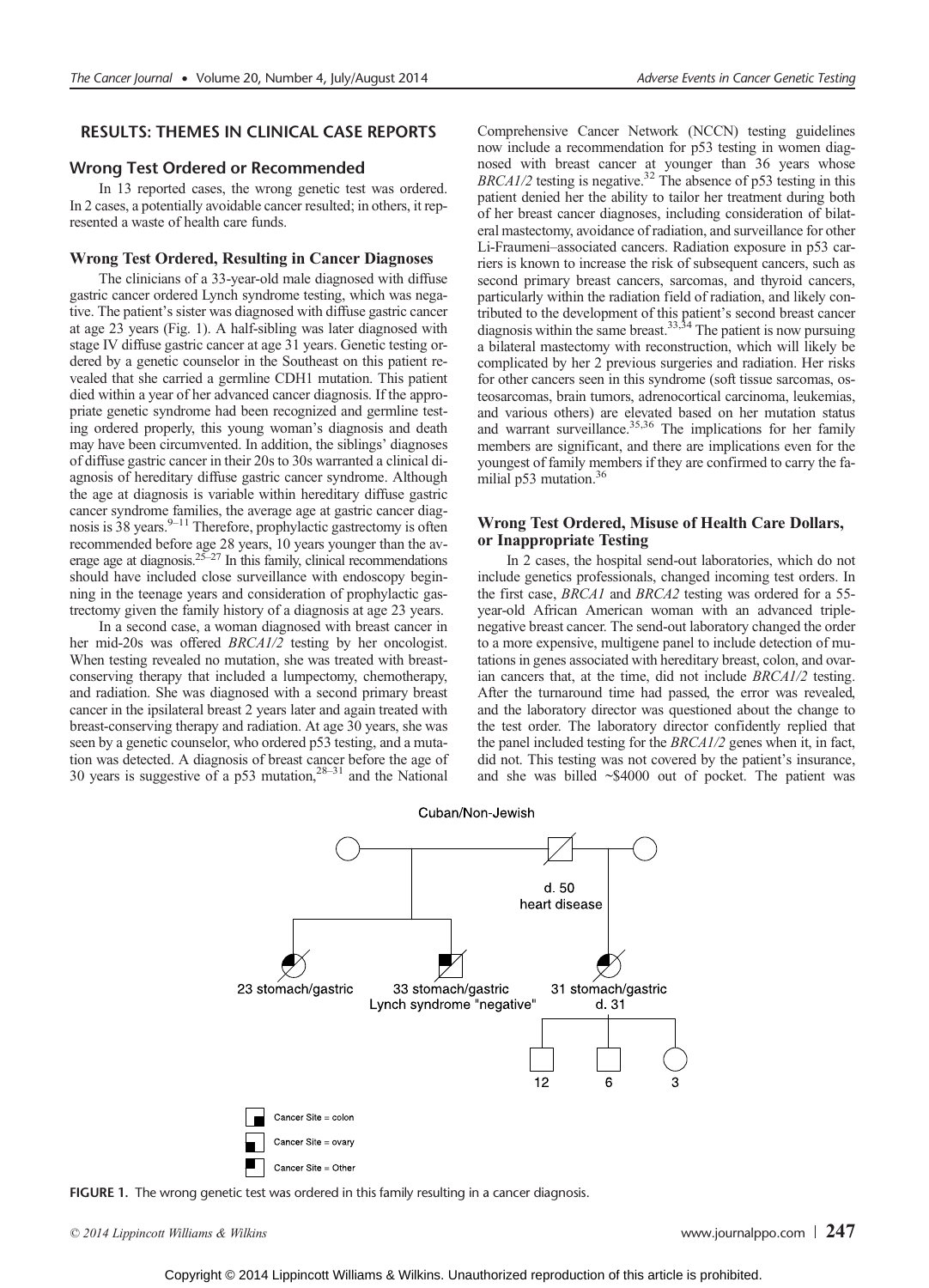

FIGURE 2. The wrong genetic test was ordered in the family resulting in a misuse of healthcare resources.

ultimately referred for genetic counseling; BRCA1/2 was ordered, and a BRCA2 mutation was revealed. In a second case, the sendout laboratory added Lynch syndrome testing and deleted APC rearrangement and MYH testing for a 66-year-old man with polyposis. The patient was lost to follow-up and never had the recommended testing.

In 5 reported cases from the Northeast, Southeast, and Southwest, clinicians ordered "comprehensive BRCA1/2" testing in families with a reported familial BRCA or Lynch syndrome mutation. Comprehensive BRCA1/2 testing costs up to ~\$3340, and single-site testing costs up to \$475, with the average cost of testing now dropping. This overordering of testing represents unnecessary spending of health care dollars, at the expense of insurance companies and/or the patient. It can also result in the patient receiving inaccurate results. In the most striking of cases, a 28 year-old unaffected woman tested "negative" through BRCA1/2 full sequencing and was told by her gynecologist that she was no longer at risk (Fig. 2). However, this family's mutation was detectable only by rearrangement testing, which had not been ordered. Rearrangement testing includes the detection of large genomic deletions and duplications. The patient learned of the mistake 2 years later when another family member's genetic counselor reviewed her results. The patient experienced significant anxiety learning that she was still at 50% risk for the familial mutation, required additional testing, and had not been followed as high risk for 2 years.

In another reported case from the Mid-Atlantic, a general internist ordered what he thought was BRCA1/2 testing on an unaffected 24-year-old. When she tested "positive," he told her she was at high risk for breast and ovarian cancer and referred her for cancer genetic counseling. Upon review of her test result, BCR-ABL was ordered, not *BRCA1/2*. BCR-ABL is a test to diagnosis, monitor the response to treatment, and detect disease recurrence in individuals with leukemia. This patient needed subsequent referral to hematology for clarification of her result.

In another case, a genetic counseling office in the Northeast received a call from a mother after receiving a laboratory order for BRCA1/2 testing on her 3 minor children (aged 17, 14, and 12 years) from their pediatrician. The children's paternal aunt was known to carry a *BRCA2* mutation. Testing minors for adult-onset conditions is generally not recommended as the risks for BRCA-related cancers in young adults are extremely low, and medical management options usually do not change until age 25 years for young BRCA-positive females.<sup>37</sup> Instead of testing 3 minor children, the genetic counselor recommended testing the children's father for the known mutation, to which he was amenable. His results revealed that he did not carry the familial mutation and was interpreted as a "true negative." The genetic counselor's approach was in line with numerous organizations' recommendations against testing minors and saved 3 minor children from the potentially anxiety-provoking and inappropriate process of childhood testing for an adult-onset condition.<sup>37</sup> This approach was also vastly more cost-effective.

Other erroneous test examples include BRCA1/2 testing ordered on a blood sample in a female patient who was a previous bone marrow transplant recipient and was cytogenetically 46, XY. The DNA test result represented her donor's genetics, instead of her own, and although she was a good candidate to have BRCA1/2 testing based on an early-onset breast cancer diagnosis, her insurance company would likely deny testing as it had already been performed, but erroneously. In patients with previous bone marrow transplants, the high quantity of donor cells in blood and saliva requires the collection of cultured cells or fresh/fresh frozen tissue for accurate germline DNA testing. In another case, a 33-year-old with a sigmoid colon cancer had normal microsatellite instability (MSI) screening on his tumor. The patient had no family history of cancer; however, his oncologist went on to order Lynch syndrome testing (~\$4500 at the time), an expensive germline test in a patient whose risk for Lynch syndrome had been previously reduced by normal MSI screening in combination with a negative family history.

#### Results Misinterpreted

Genetic test result misinterpretation was another common theme among the cases reported. We received 9 cases of errors resulting in cancer diagnoses, unnecessary surgery, or inaccurate medical management recommendations.

## Result Misinterpreted, Resulting in Cancer Diagnoses

A 52-year-old unaffected woman accompanied her niece for genetic counseling in a Mid-Atlantic state (Fig. 3) and reported that she tested BRCA1/2 negative through her gynecologist years ago. She commented that her past experience was "nothing like this, my gynecologist just made me spit in a tube, and they called and told me it was negative." The genetic counselor obtained these records, which revealed a BRCA1 mutation had been detected 4 years earlier. The gynecologist wrote "neg " with his signature on the result. The genetic counselor notified the gynecologist of the mistake, and he contacted the patient stating that her first result revealed a variant that had recently been updated as a mutation. This was not accurate—her mutation was clearly delineated on her original report. The patient went on to have an uneventful prophylactic bilateral salpingo-oophorectomy (BSO). However, she was diagnosed with a stage 1B triple-negative breast cancer upon workup for prophylactic bilateral mastectomy, which required surgery and chemotherapy. She stated several times that she would have had prophylactic surgery years ago if she had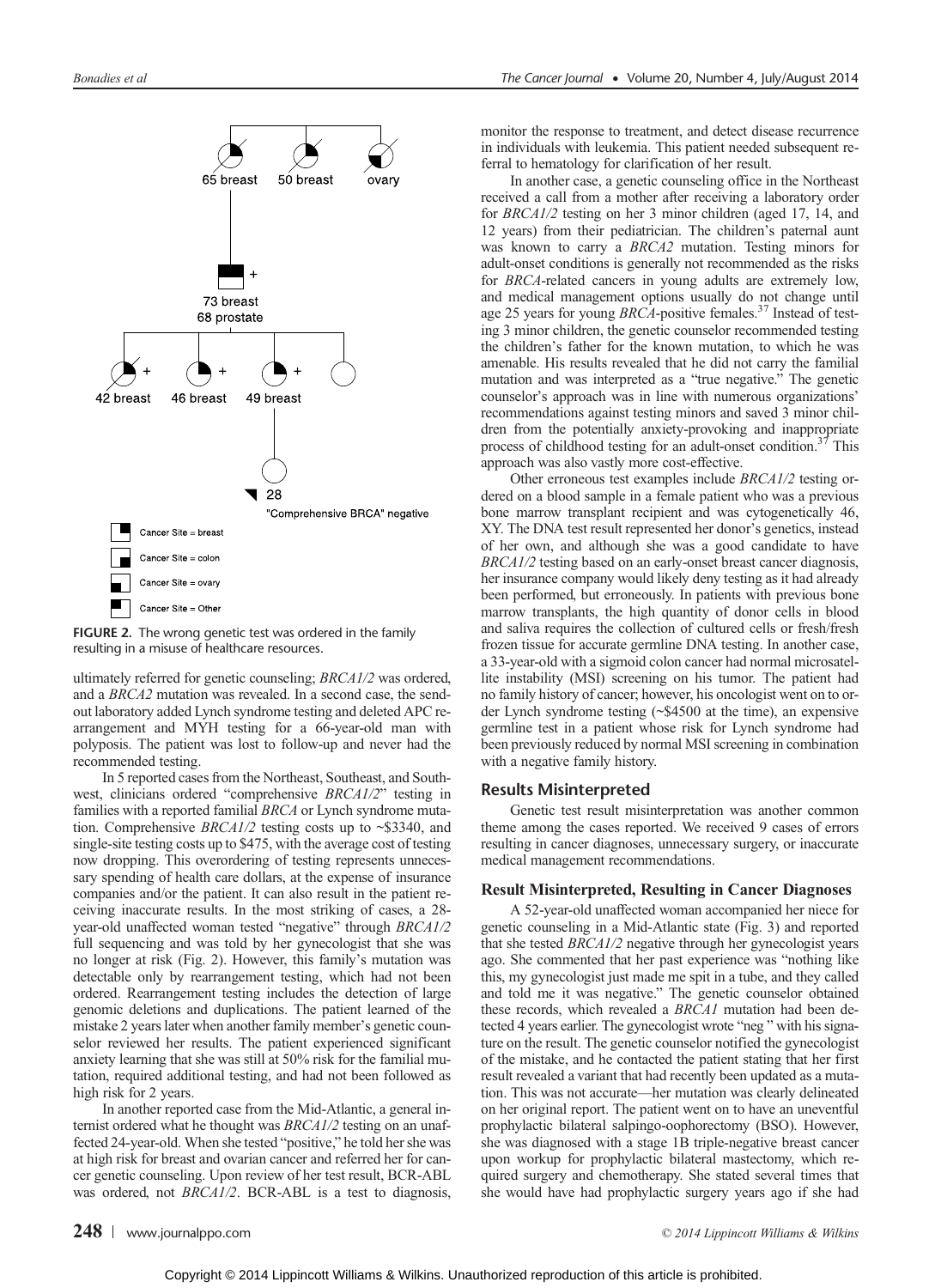

Northern European/Non-Jewish

FIGURE 3. This woman's genetic testing was misinterpreted resulting in her cancer diagnosis.

known her BRCA status because she watched her mother and sister die of breast cancer. Subsequently, her 35-year-old niece tested positive for the familial mutation and was diagnosed with a stage IV triple-negative breast cancer with bone metastases upon "prophylactic" bilateral mastectomy. Another relative developed an advanced ovarian cancer. Both of these relatives have aggressive cancers with poor prognoses. These relatives' diagnoses and probable death may have been prevented if the original patient had had genetic counseling, and her straightforward results had been interpreted correctly. This would have given her the opportunity to notify at-risk family members sooner.

#### Result Misinterpreted, Leading to Unnecessary Surgery

We received 4 cases of inappropriate surgeries from the Northeast, Mid-Atlantic, and Western states. These included 3 reported cases of prophylactic oophorectomies and 1 prophylactic bilateral mastectomy based on the misinterpretation of BRCA "variant of uncertain significance" or "variant, favor polymorphism" as true deleterious mutations. In 1 case, the gynecologist performed BSO in multiple family members and reported to the genetic counselor that she feels that the variant classification (favor polymorphism) must be wrong because there has to be something in this family and this must be it. In the fifth case, a surgeon ordered BRCA1/2 testing for a 61-year-old with triple-negative breast cancer who did not meet NCCN guidelines for testing. The patient's surgeon referred her for genetic counseling when she tested BRCA "positive." However, the genetic counselor's review of the result revealed that the patient in fact carried a "genetic variant, favor polymorphism" and not a mutation. Her scheduled oophorectomy was canceled.

# Result Misinterpretation, Resulting in Inaccurate Medical Management Recommendations

A 62-year-old man from the Northeast was given a clinical diagnosis of Muir-Torre syndrome by his dermatologist after immunohistochemical staining on a sebaceous adenoma detected at age 58 years was abnormal. Immunohistochemistry (IHC) looks at the presence or absence of Lynch syndrome proteins (MLH1, MSH2, MSH6, and PMS2) in tumors. There are limited data on the percentage of sporadic sebaceous adenomas that exhibit an abnormal IHC or the sensitivity and specificity of this approach.<sup>38</sup> However, it has been suggested that routine IHC not be performed on sebaceous lesions in the absence of a significant personal or family history of colorectal cancer.<sup>38</sup> The referring physician recommended that the patient have a colonoscopy every 2 years because of the increased risk of colon cancer. Multiple colonoscopies over 6 years revealed a total of 2 polyps. This patient's history included more than 1000 skin lesions, the majority of which were squamous cell carcinomas. He also had a melanoma diagnosed at age 55 years. His family history included several cases of melanoma and a basal cell carcinoma. There were no reported cases of colon, uterine, ovarian, or gastrointestinal cancers in the family. When the referring provider was questioned about the diagnosis of Muir-Torre that was documented in this patient's medical record, the provider was uncertain of the reason for this diagnosis. Panel testing, including genes related to Lynch syndrome and other skin-related syndromes, was negative for detectable mutations. Although this gentleman appears to have a predisposition to skin cancer, neither his personal nor family history warrants a Muir-Torre diagnosis or frequent colonoscopies, screenings that are not without cost or possible complications.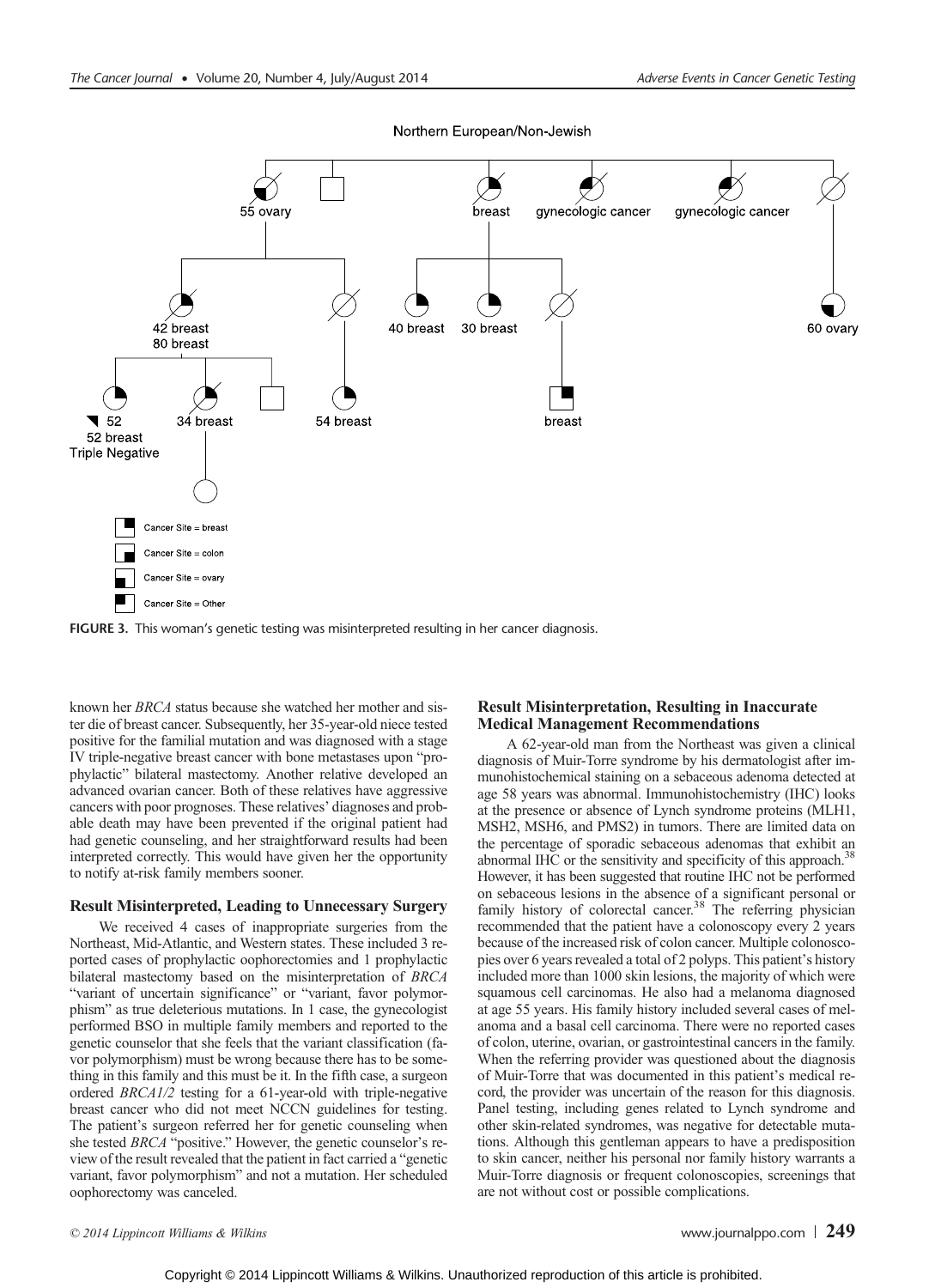In a somewhat similar case, also from the Northeast, a 51 year-old man was told he had Lynch syndrome by his oncologist based on abnormal tumor testing. Screening studies on his tumor revealed a high MSI, and IHC demonstrated that MLH1/PMS2 were absent. BRAF testing and MLH1 methylation were negative. The patient was referred to genetic counseling to discuss the meaning of Lynch syndrome for his own medical management and implications for his family members, including 3 teenage children. Although his tumor studies were abnormal, no germline genetic testing could be found in his records. A conversation with his oncologist revealed that germline testing had never been ordered, and that this oncologist thought his screening tests meant that the patient had Lynch syndrome. The genetic counselor ordered MLH1 sequencing and deletion/duplication testing, which revealed no mutations, and the patient was counseled that these results were reassuring in context of his family history (Fig. 4).<sup>35</sup> The patient was relieved, but still very skeptical and confused after believing he had Lynch syndrome for several months.

In a pediatric case, an oncologist ordered p53 sequencing only in a 12-year-old girl diagnosed with an astrocytoma. Her results revealed homozygous p53 variants that were interpreted as a common polymorphism on the test report. The family was told that the findings were significant, which led them to demand emergency genetic counseling for the "mutation" in their family and testing for unaffected family members. The genetic counselor's research and interpretation concluded that these variants were common in the family's ethnic background and not likely to be significant. Affected family members were offered additional testing (p53 rearrangement testing) but were lost to follow-up. The family continues to be confused by the initial result and frustrated that unaffected family members have not been offered testing.

## No Genetic Counseling

Twelve cases were received that illustrated little or no genetic counseling. In the most striking of these cases, a young man died of an advanced cancer diagnosis, and in another family, children were needlessly screened repeatedly with colonoscopies.

## No Genetic Counseling, Resulting in an Advanced Cancer Diagnosis and Death

A 21-year-old man was referred for genetic counseling after presenting to the emergency room with severe abdominal pain that was determined to be widely metastatic colon cancer. At the time of surgery, he was found to have multiple juvenile polyps and later tested positive for a BMPR1A mutation (associated with juvenile polyposis syndrome) via his genetic counselor. The genetic counselor's review of the case revealed that the patient's father had been diagnosed with multiple juvenile polyps at age 14 years, treated with a colon resection, and presented with advanced colon cancer at age 51 years (Fig. 5). Although the father's medical records documented juvenile polyposis, and he was treated at a major medical institution in the Northeast with a well-known cancer genetics program, he was never referred for genetic counseling or testing. The father died within a year of his diagnosis at age 51 years. The father's presentation was consistent with juvenile polyposis, yet he was never offered genetic counseling or testing. His detailed medical records lacked genetic



FIGURE 4. This patient's results were misinterpreted and he was given inaccurate medical management recommendations in the context of his large, mostly unaffected maternal and paternal families.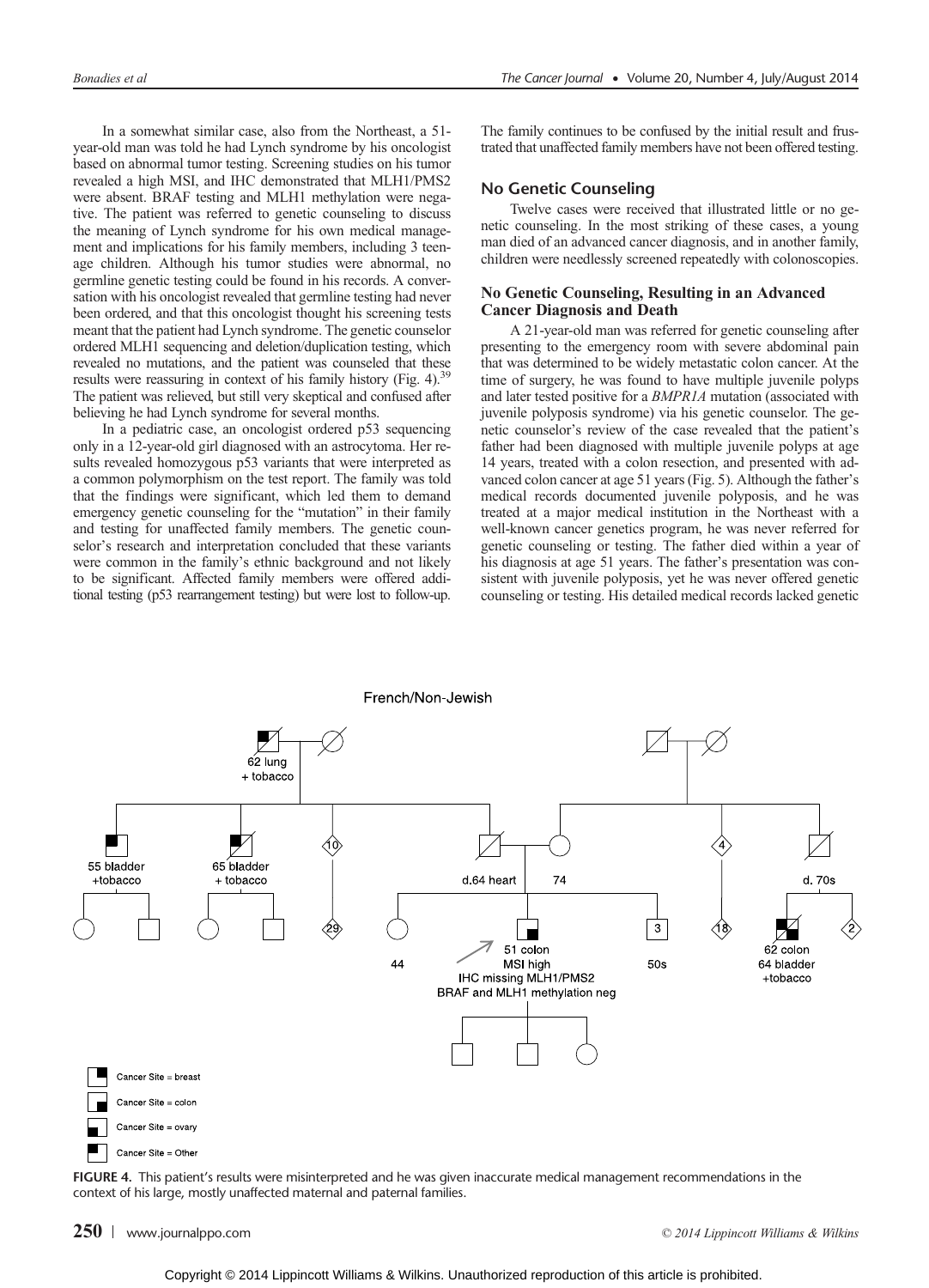

Cancer Site = ovary Cancer Site = Other

FIGURE 5. This family received no genetic counseling resulting in an advance dearly-onset cancer diagnosis and death.

counseling, testing, and surveillance recommendations for his family members. The young consultant in this case died shortly after his 22nd birthday.

## No Genetic Counseling Resulting in Inaccurate Medical Management Recommendations

A gastroenterologist from the Northeast recommended following all unaffected family members from a family with a clinical diagnosis of familial adenomatous polyposis with colonoscopies beginning at age 9 years instead of referring them to genetic counseling. No family member had been offered genetic testing. A 12-year-old unaffected boy was finally referred to genetic counseling after having several normal colonoscopies. His mother attended the appointment with him, which revealed that she was diagnosed with polyposis at age 13 years, had a colectomy due to polyps at age 21 years, and also has congenital hypertrophy of the retinal pigment epithelium. The young patient's maternal uncle and first cousin were diagnosed with polyposis at age 12 years and had colectomies. This patient's mother was offered testing and found to carry a frank APC mutation. The 12-year-old patient was tested and is "true negative" for his mother's mutation. The gastroenterologist's recommendation to offer colonoscopies to all unaffected family members represented inappropriate use of invasive, expensive screening when genetic testing was available to provide informative carrier status.

## No Genetic Counseling

We received reports of 10 additional cases where little to no genetic counseling was provided to the patient. This included a 27-year-old BRCA2-positive woman who was tested by her oncologist based on her recent breast cancer diagnosis and planned to have a BSO in her late 20s, although this recommendation was not consistent with her test results or her personal or family history. These patients' genetic counseling appointments were often their first exposure to accurate information regarding their testing and, for some, the first time they were learning of their results that had never been disclosed by their ordering providers. In 1 case, a 36-year-old woman diagnosed with a triple-negative breast cancer had repeatedly requested genetic counseling and was told she was not a candidate because she was not Jewish. The patient was offered testing 5 years later, tested BRCA1 positive, and was not offered genetic counseling or resources. The patient finally selfreferred to genetic counseling several years later and was overwhelmed with gratitude at the amount of support references given to her. In another case, a 56-year-old woman diagnosed with triple-negative breast cancer repeatedly asked her surgeon and oncologist for a referral to genetic counseling before deciding on her treatment plan. She was told that she was not a candidate and went on to have breast-conserving therapy that included radiation. She was eventually referred to genetic counseling to appease her. Her personal history of a triple-negative breast cancer diagnosed under age 60 years met NCCN testing guidelines, and her family history of breast and ovarian cancer added to her risks. She learned that she carried a BRCA1 mutation and went on to pursue prophylactic BSO. She is now planning to have a bilateral mastectomy, which will likely be complicated by her previous radiation treatment.

## **DISCUSSION**

The cases presented here add to previously published literature demonstrating that inaccurate ordering and interpretation of genetic testing result in inefficient use of limited health care dollars, inappropriate medical management recommendations, unnecessary prophylactic surgeries, psychosocial distress, false reassurance for patients, and increased morbidity and mortality.22–<sup>24</sup>

Numerous studies have evaluated factors contributing to errors in cancer genetics, including deficiencies in time, education, training, experience, and knowledge, as well as limitations in appropriate risk assessment and case interpretation by non-<br>genetics professionals.<sup>7–19</sup> Data demonstrate that many medical providers have difficulty interpreting even basic pedigrees and genetic test results.<sup>40–42</sup> In a recent study,  $\sim$ 80% of primary care physicians rated themselves on their personal knowledge of breast and colon cancer genetics as "not at all" or "somewhat" confident.<sup>43</sup> This is alarming, given that one third to one half of these same providers would not refer to a genetics specialist, even when they suspected a serious hereditary cancer syndrome.

As genetic technology continues to grow and becomes more commonplace, accurate test ordering and interpretation will be paramount in maximizing the benefits, and minimizing the risks, of this technology. Unfortunately, errors in these areas are very common. $42$ 

In parallel with the theme "wrong test ordered" presented here, evidence continues to mount that the majority of physicians order either too much or incorrect testing in even straightforward cases.4–<sup>6</sup> In 1 publication, genetic counselors at a diagnostic testing laboratory modified or canceled an average of 107 genetic test orders per month after reviewing the appropriateness of the case.4 This represented a modification or cancelation of  $\sim$ 30% of tests because of inaccurate ordering and a savings ~\$36,451 per month. With the cost of cancer genetic tests averaging \$3000 to \$5000, this represents a tremendous system-wide waste of health care dollars and inaccuracy. These financial burdens are likely transferred to larger patient populations and society as many medical institutions and insurance companies absorb the initial costs of these mistakes.

The complexity of testing reached new heights with the unanimous June 2013 Supreme Court decision to ban gene patents. This decision opened the floodgates for other laboratories to compete in the BRCA1/2 marketplace, and the majority have done so by including BRCA1 and BRCA2 in multigene panels. There are now more than 5 laboratories offering BRCA "panels" whose genes, costs, turnaround times, and insurance coverage vary significantly. Depending on the patient's personal or family history, there are other panels specifically geared toward breast, ovarian, uterine, kidney, colon, and pancreas cancer. Genetic testing for heritable breast and ovarian cancer syndrome and Lynch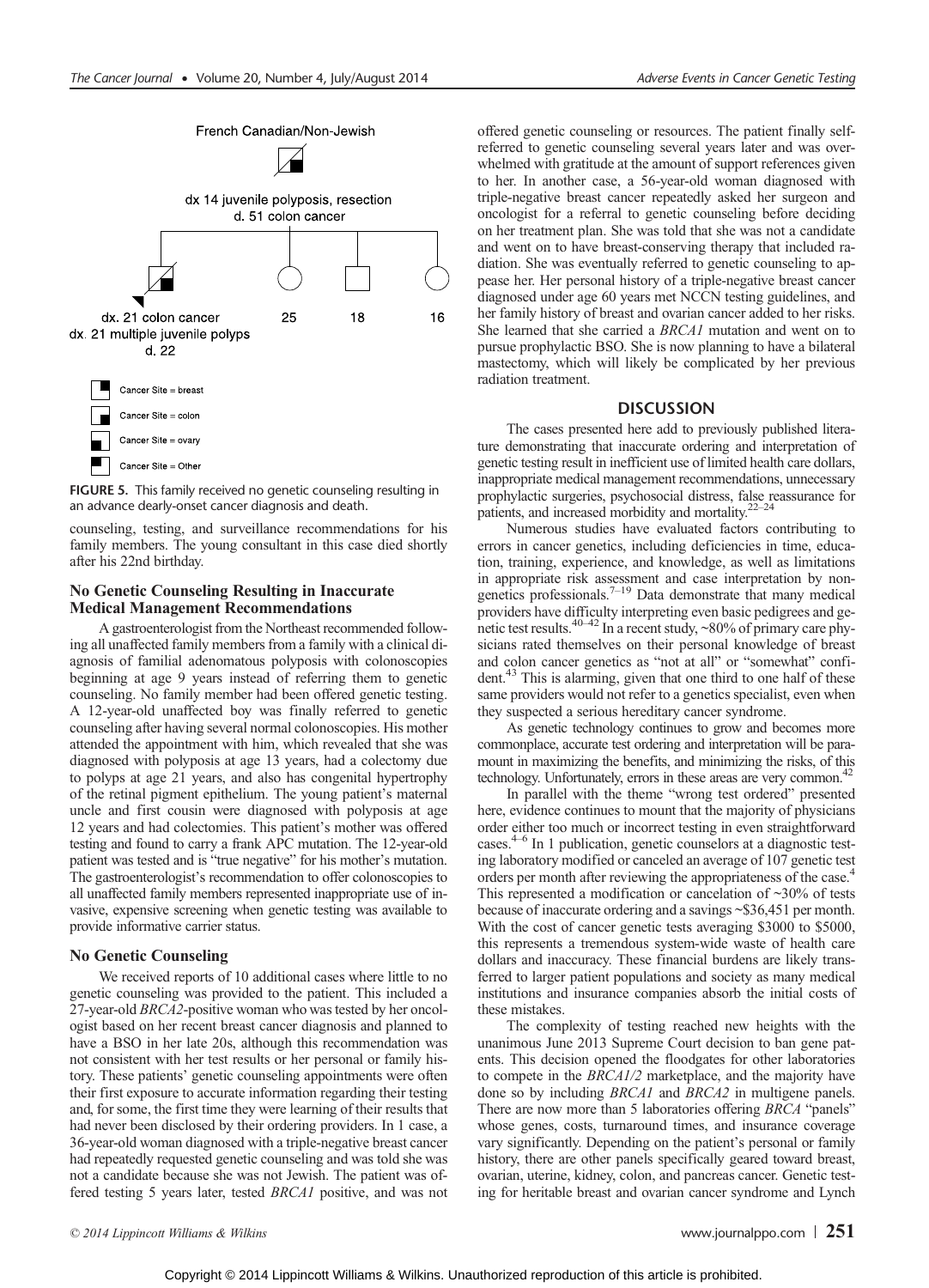syndrome are 2 of the more recognizable cancer syndrome; thus, nongenetics providers often order BRCA1/2 or Lynch alone, and a negative result is typically the stopping point. Providers may tell families that the cancers are not hereditary, period, and just "bad luck." Although this may be the appropriate stopping point for many individuals/families, additional single-gene or panel testing should be considered in appropriate families whose history are suggestive of several different genetic syndromes, or those with overlapping phenotypes.44 This testing may need to be considered upfront as many insurance companies are unlikely to pay for subsequent testing that could have been covered if an appropriate panel was ordered initially. For example, many genetic counselors consider a 6-gene panel related to a hereditary predisposition to breast cancer for women diagnosed with breast cancer at younger than 36 years to obtain information on BRCA1/2 as well as p53.<sup>32</sup> Based on the personal and family history features presented, clinicians' development of differential diagnosis is critical to guide their testing strategies. Our cases series illustrates that nongenetics providers have difficulty choosing an appropriate genetic test even in "straightforward" scenarios and existing literature supporting this. $4-6$  The advent of multigene panels is likely to add to the complexity of choosing which test is most appropriate for which patient in varying clinical settings.

The expanded test offerings have also compounded the intricacies of result interpretation and recommendations made for medical management. While some panels include only genes with established clinical management guidelines (e.g., p53, BRCA1, CDH1), others include a laundry list of upward of 50 genes, many of them lesser-known genes (e.g., BRIP1, NBN, MRE11A) for which cancer risks are ill-defined and medical management options unknown. It is expected to take several years to compile accurate cancer risk estimates and appropriate recommendations for surveillance and risk reduction for many of the lesser-known genes. The counseling of patients who test "true negative" for moderate to low penetrance genes is also complicated by the absence of strong causative data to link these genes to the phenotype within the family. Risk estimation in such families and the recommendations for medical management will likely result from a blend of test results and family history information. Furthermore, the rate of "variants of uncertain significance" will likely be higher in the lesser-known genes, and the reporting style of these variants is likely to vary from one laboratory to another. As the cost of testing technology continues to decrease (with some multigene panels costing just a few hundred dollars less than traditional *BRCA1/2* testing [~\$4000]), the cost-effectiveness of ordering multigene panels is appealing. However, clinicians ordering these panels should be fully aware and ready to tackle the challenges posed by the results of these tests.

This is particularly concerning in an era in which testing companies are canvassing physicians, and now mammography technicians, and encouraging them to perform their own testing.<sup>21</sup> Clinicians are also being approached by large commercial laboratories offering to provide medical management recommendations for patients on whom they order expensive, multigene panels. They propose doing this based on the personal and family history that the clinician has included with the sample. However, test request forms used to document this information are often incomplete. Sifri et al<sup>45</sup> reported that ages of cancer diagnoses were elicited only 8% of the time by primary care physicians. In addition, patient reports of their family history are often inaccurate and need to be confirmed with records, when possible.<sup>46</sup> Results need to be interpreted in combination with the affected/unaffected status of the individual tested, family structure, ratio of affected/ unaffected relatives, data on family members who altered their cancer risks artificially (e.g., total hysterectomies at young ages,

which reduces the risk of ovarian, uterine, and breast cancers), and confirmation of pathology and family history with medical records. Interpretation by a third-party laboratory, without direct patient contact and detailed family history information, is fraught with inaccuracies. The potential impact of result misinterpretation on the patient and his/her family is great, and therefore, accurate, methodical interpretation is paramount.

The free market for *BRCA1/2* testing has also created competition among laboratories vying for a piece of these sales. Laboratories have begun to pressure their affiliates and use manipulative tactics to secure their profits in this volatile field. Genetic counseling centers have reported pressure from clinicians to use specific laboratories for testing, while these same clinicians are listed as receiving financial incentives or hefty speaker's fees from these laboratories. The conflict of interest is clear. Other laboratories have approached genetic counseling centers threatening to aggressively market/siphon off their referring clinician base if the center did not use their product.

Many professional groups have recognized the need for proper informed consent, accurate test ordering, and complex result interpretation, and these organizations have adopted standards encouraging clinicians to refer patients to genetics experts. The US Preventive Services Task Force recommends that women whose family history is suggestive of a BRCA1/2 mutation be referred for genetic counseling before being offered genetic testing.<sup>47</sup> The American College of Surgeons Commission on Cancer standards include "cancer risk assessment, genetic counseling, and testing services provided to patients either on-site or by referral, by a qualified genetics professional."<sup>48</sup> Access to genetic counseling is improving with Internet, phone, and satellite-based telemedicine services available.<sup>49</sup> Insurers are recognizing the need for accurate ordering/interpreting, and several are requiring genetic counseling by a certified genetic counselor before genetic testing is covered.

This series of case reports adds to the existing literature of errors in the delivery of cancer genetic services when performed without genetic counseling by a certified provider. The method of case collection from cancer genetic professionals is an important potential bias, and the study was qualitative, not systematic. Nongenetics professionals' perspectives on these cases were not solicited, and thus their input not included. The cases illustrated here shine a light on errors that are occurring at alarming frequencies nationwide. While some nongenetics providers have taken it upon themselves to become well versed in genetics, as the use of genetic technology becomes less expensive and inversely complex, it is unrealistic to expect clinicians without specialized graduate training in genetics to provide these services. It will only be with the maintenance of high standards for thorough genetic counseling by certified providers that potential risks of genetic testing will be reduced and the maximum benefits of genetic technology realized.

#### **REFERENCES**

- 1. Jolie A. My Medical Choice. New York Times. 2013. Available at: http://www. nytimes.com/2013/05/14/opinion/my-medical-choice.html?\_r=0. Accessed on July 16, 2014.
- 2. Association for Molecular Pathology et al. v. Myriad Genetics, Inc., et al, 398 SCt (2013).
- 3. Personalized Medicine: Trends and Prospects for the New Science of Genetic Testing and Molecular Diagnostics, Working Paper 7. UnitedHealth Center for Health Reform and Modernization. March 2012.
- 4. Value of genetic counselors in the laboratory. ARUP Lab Document. March 2011.
- 5. Plon SE, Cooper HP, Parks B, et al. Genetic testing and cancer risk management recommendations by physicians for at-risk relatives. Genet Med. 2011;13:148–154.